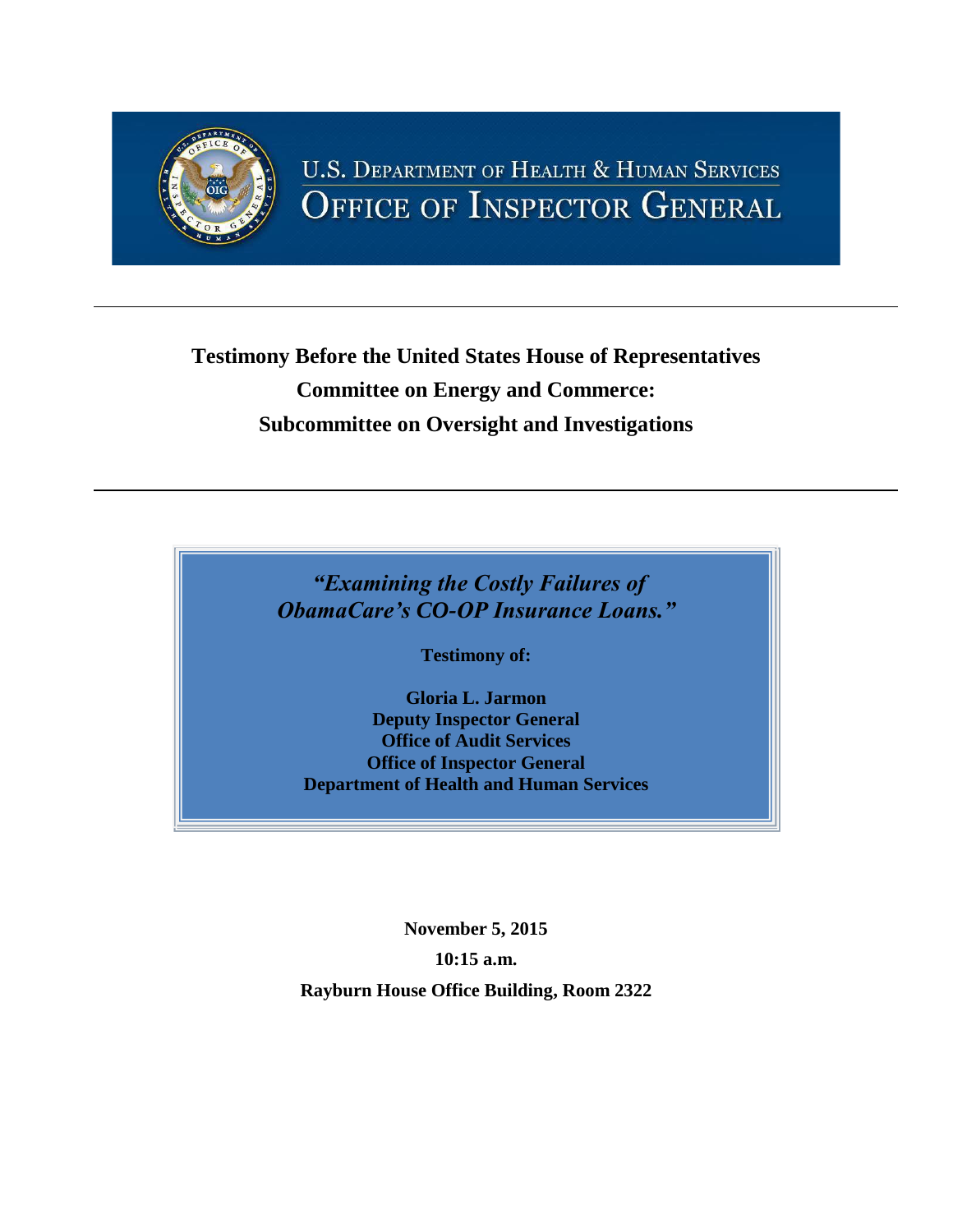Good morning Chairman Murphy, Ranking Member DeGette, and members of the Subcommittee. I am Gloria Jarmon, Deputy Inspector General for Audit Services for the Office of Inspector General (OIG), U.S. Department of Health and Human Services (HHS). I appreciate the opportunity to appear before you today to discuss OIG's work as it relates to the Centers for Medicare & Medicaid Services' (CMS) oversight of financial loans and the financial solvency of the Consumer Operated and Oriented Plans (CO-OP).

The Patient Protection and Affordable Care Act (ACA) established health insurance exchanges (commonly referred to as "marketplaces") to allow individuals and small businesses to shop for health insurance in all 50 States and the District of Columbia. The ACA established the CO-OP program to foster the creation of qualified nonprofit health insurance issuers to offer qualified health plans in the individual and small group markets. The ACA authorized the Secretary of HHS to provide loans to help establish new consumergoverned, nonprofit health insurance issuers, referred to as CO-OPs.

As part of our strategic plan to oversee implementation of ACA programs, OIG has performed three reviews related to CO-OPs. My testimony today will focus on OIG's most recent report issued in July 2015, which found that most CO-OPs had lower-than-expected enrollment numbers and significant net losses and that these financial concerns might limit some CO-OPs' ability to repay loans. We made recommendations to CMS to improve the agency's oversight of the loans and of the financial solvency of the CO-OPs.<sup>1</sup>

This most recent report builds on findings and recommendations that OIG made in two prior reports issued in July 2013.<sup>2</sup> Those reports examined CMS's selection process for CO-OPs and the early implementation of CO-OPs. Based on that work, we concluded that CMS awarded CO-OP loans in accordance with applicable Federal requirements, but we also identified several risks that indicated a critical need for additional CMS oversight of the CO-OPs as they prepared to become operational. For instance, we identified a risk that CO-OPs could exhaust all startup loan funding before they became fully operational or before they earned sufficient operating income to be self-supporting.

Understanding that CO-OPs faced numerous challenges even before they opened their doors for business, we conducted this most recent audit work to assess the financial and operational status of the CO-OPs once they had experience operating as a health insurer. We reviewed the status of the 23 CO-OPs as of December 31, 2014. The objective of this

*[Oriented Plans and Might Affect Their Ability to Repay Loans Provided Under the Affordable Care Act](http://www.oig.hhs.gov/oas/reports/region5/51400055.pdf)*. 2 *[Early Implementation of the Consumer Operated and Oriented Plan Loan Program](http://oig.hhs.gov/oei/reports/oei-01-12-00290.pdf) and [The Centers for](http://www.oig.hhs.gov/oas/reports/region5/51200043.pdf)  [Medicare & Medicaid Services Awarded Consumer Operated and Oriented Plan Program Loans in](http://www.oig.hhs.gov/oas/reports/region5/51200043.pdf)  [Accordance with Federal Requirements, and Continued Oversight is Needed](http://www.oig.hhs.gov/oas/reports/region5/51200043.pdf)*.

 $\overline{a}$ 

*<sup>1</sup> [Actual Enrollment and Profitability Was Lower Than Projections Made by the Consumer Operated and](http://www.oig.hhs.gov/oas/reports/region5/51400055.pdf)*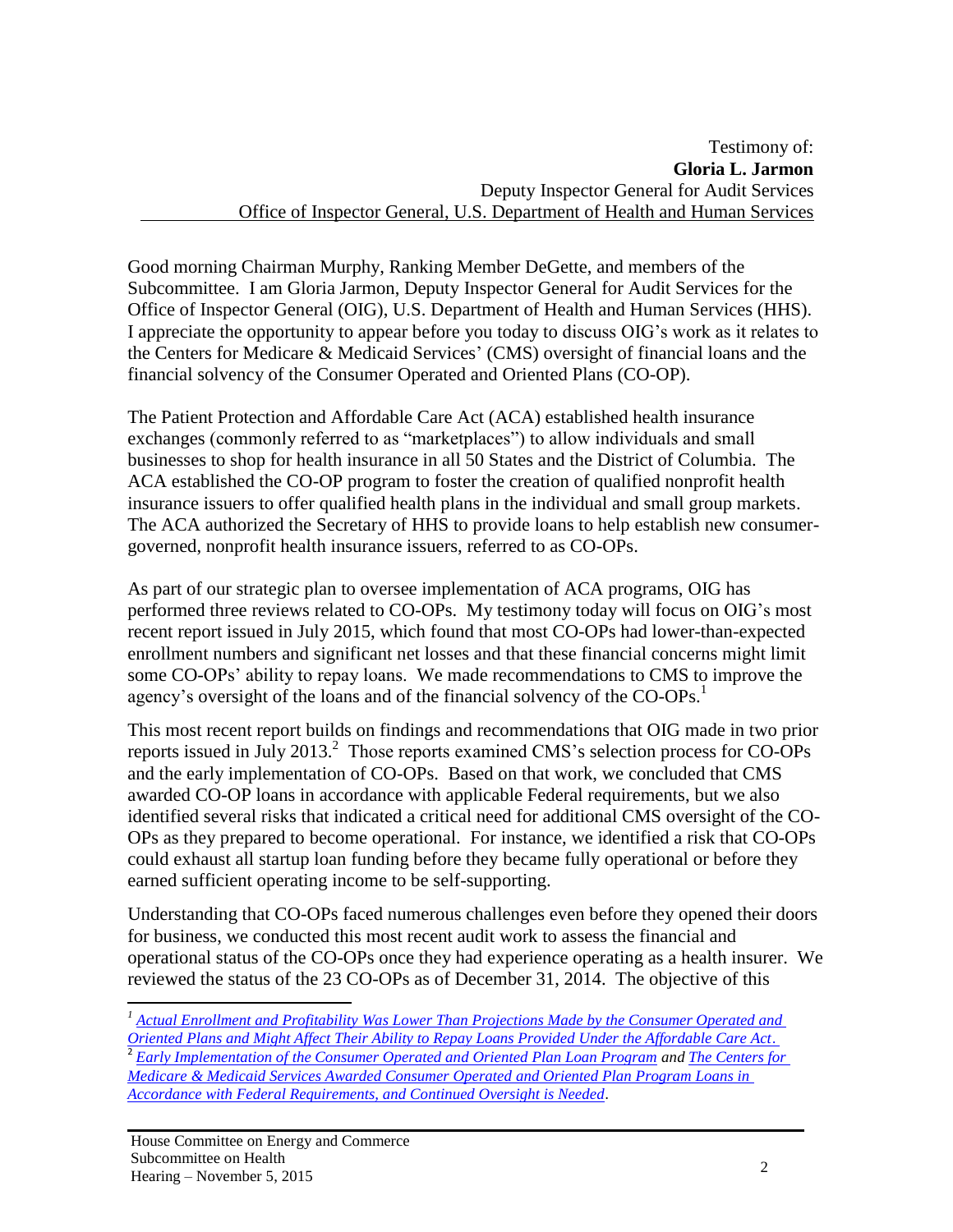review was to determine whether enrollment and profitability met the CO-OPs' projections on their initial loan applications.

OIG found that most of the 23 CO-OPs reviewed had not met their initial program enrollment and profitability projections as of December 31, 2014. Each CO-OP submitted a loan application that included details on its annual projected number of enrolled members and projected net income. Specifically, member enrollment for 13 of the 23 CO-OPs that provided health insurance in 2014 was considerably lower than the CO-OPs' initial annual projections, and 21 of the 23 CO-OPs had incurred net losses as of December 31, 2014.

By the end of our audit field work, 19 of the 23 CO-OPs had exceeded their 2014 calendar year projected losses as reported in the loan award application feasibility studies. CMS had placed four CO-OPs on enhanced oversight or corrective action plans (Kentucky, Louisiana, New Jersey, and Tennessee) and two CO-OPs under low-enrollment-warning notifications (Massachusetts and Oregon).

Based on these findings, OIG issued four recommendations to CMS in order to improve financial oversight and solvency of the CO-OPs. These recommendations include: (1) continuing to place underperforming CO-OPs on enhanced oversight or corrective action plans, (2) working closely with State insurance regulators to identify and correct underperforming CO-Ops, (3) providing guidance or establishing criteria to determine when a CO-OP is no longer viable or sustainable, and (4) pursuing available remedies for recovery of funds from terminated CO-OPs. 3

Having examined the CO-OPs at different points throughout their implementation and operation, OIG believes that our four recommendations can help CMS provide further oversight and accountability for underperforming CO-OPs. In accordance with the CMS Funding Opportunity Announcement<sup>4</sup> dated December 9, 2011, and loan agreements, CMS should place underperforming CO-OPs on enhanced oversight plans. This would enable CMS to conduct thorough and more frequent reviews of a CO-OP's operations and financial status.

In addition, CMS can provide technical assistance if it were determined that doing so would improve the performance of the CO-OP and increase the likelihood of loan repayments.<sup>5</sup> Finally, if CMS no longer believes that the CO-OP is viable and sustainable and able to serve the interests of its community, CMS should pursue all available remedies for recovery of funds from CO-OPs. This would include the option to terminate loan agreements, which would require the CO-OP to forfeit all unused loan funds. This may allow CMS to recover

 $\overline{a}$ 

<sup>&</sup>lt;sup>3</sup> In response to OIG's July 2015 report recommendations, CMS concurred with all four and noted that it has taken steps to further oversee CO-OP compliance by requiring external audits, site visits, and additional financial reporting*.* 

<sup>&</sup>lt;sup>4</sup> Loan Funding Opportunity Number OO-COO-11-001 was released July 28, 2011, and revised effective December 9, 2011.

<sup>&</sup>lt;sup>5</sup> Sections 11 and 12 of the CO-OP loan agreement.